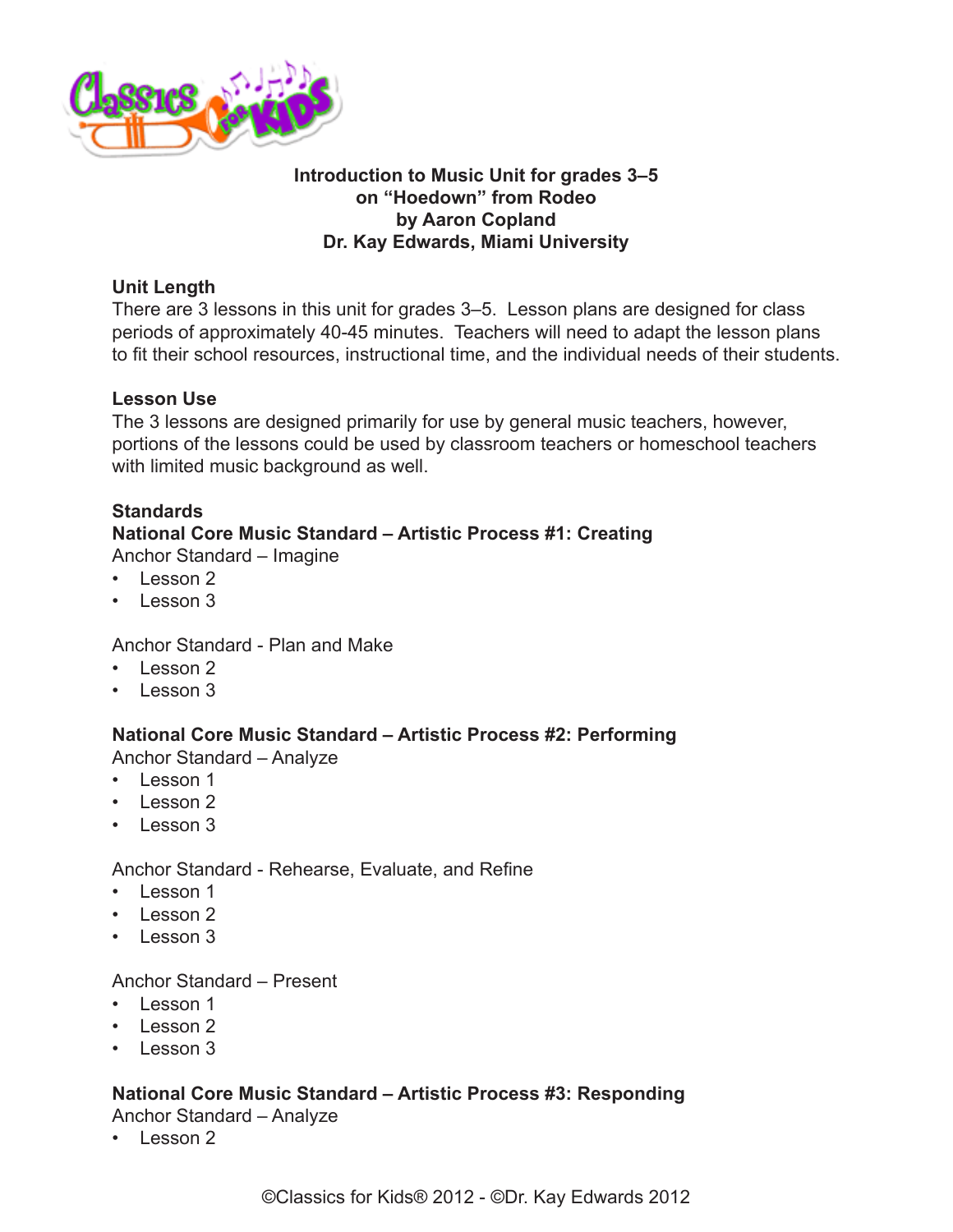

# **National Core Music Standard – Artistic Process #4: Connecting**

Anchor Standard - Connect #11

• Lesson 1

[The Ohio 2012 Standards for Music](http://www.ode.state.oh.us/GD/Templates/Pages/ODE/ODEdetail.aspx?Page=3&TopicRelationID=1700&ContentID=98202&Content=128770) are indicated on each lesson also. Music teachers in other states can easily match their standards to those in this Unit. The 3 lessons combined address all 5 of the Progress Points for the new 2012 Ohio Content Standards.

# **Multiple Intelligences**

The lessons facilitate musical, bodily–kinesthetic, verbal–linguistic, logical– mathematical, interpersonal, and intrapersonal intelligence, 6 of the 7 intelligences originally identified by Howard Gardner. Since this applies to the totality of the 3 lessons, these intelligences are not listed separately on the lesson plans.

#### **Critical Thinking Skills**

The lessons provide observable, measurable verbs from Bloom's Taxonomy of thinking skills. It is usually left up to the teacher to assess these skills in an age–appropriate and practical way suiting the class.

#### *Overview*

Conceptual Learning and Objectives/Outcomes (that is, student learning outcomes) are indicated on each lesson. Over the 3 lessons, the Concept Areas of Rhythm, Melody, Form, and Tone Color are used. Skills developed over the 3 lessons are Singing, Moving, Listening, Playing Instruments, Creating (Composing and Improvising), Notating/Reading, Evaluating, and Relating music to other subject areas.

#### **The lessons for "Hoedown" for grades 3–5 are:**

| Lesson $#1$ : | <b>Square Dance Time!</b>   |
|---------------|-----------------------------|
| Lesson $#2$ : | <b>Recorder Time!</b>       |
| Lesson $#3$ : | <b>Sixteenth-Note Time!</b> |

#### **Prior Knowledge**

No prior knowledge on the part of the student is needed, although it is helpful to have had these experiences: keeping a steady beat and moving to it; some basic square dance moves; knowing how to play low D, high D, F#, and/or A on the recorder; and being able to read rhythms that use a pair of eighth–notes (ti-ti), four sixteenth notes (tika-ti-ka or ti-ri-ti-ri), eighth note and two sixteenths (ti–ti-ka or ti–ti-ri), and two sixteenths followed by an eighth note (ti-ka-ti or ti-ri-ti).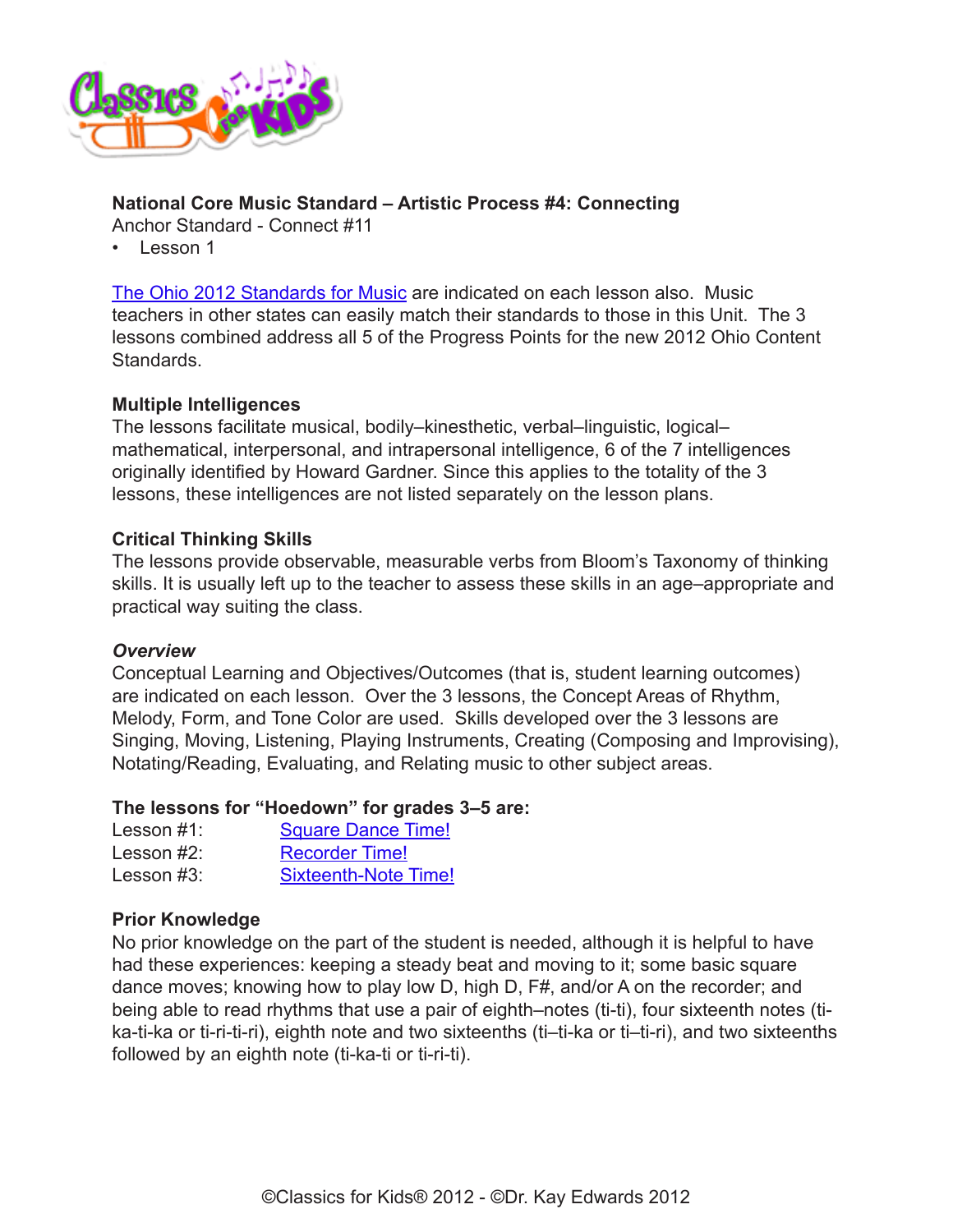

# **Materials and Equipment**

Each lesson indicates the required materials and equipment. Whenever playing a recording, it is important to have a high-quality sound system and use a high-quality recording. [Classics for Kids CD](https://secure2.convio.net/cpr/site/Ecommerce/390168608?VIEW_PRODUCT=true&product_id=1080&store_id=1101) or [website with free Naxos audio files](https://www.naxos.com/) are very helpful in this regard, but your playback equipment is equally important. It should be better than that from a typical computer's built-in speakers. Special Note: Any indications for the recording time (minutes:seconds) may vary slightly on different playback systems.

# **Instructional Plans (Lesson Plans)**

Each lesson plan has been designed specifically for the grade 3–5 age group, although music teachers may have to adapt portions of each plan. All of the plans have been "teacher-tested" (or are currently being tested) and are easy-to-follow, set up in a format similar to many music series textbooks. Step-by-step guidelines are given under the "Sequence" portion of each lesson.

#### **Supplementary Materials**

Some lessons include a listening map or other teacher resources. By clicking on the highlighted, underlined link at that point of the lesson plan, you can read the handout with Adobe Acrobat Reader and print it out for use in your classroom. You may wish to make an overhead transparency, PowerPoint or SmartBoard slide, in addition to student copies. There are additional activities and information corresponding to this piece on the [Classics for Kids website](http://www.classicsforkids.com/) under the ["Past Shows](http://www.classicsforkids.com/shows/pastshows.php)" tab.

#### **Assessment/Evaluation**

Assessment strategies are included with each lesson. Simple rubrics tied to the specific objective/outcome of each lesson are included. Teachers may find it helpful to collect assessment on individual students over longer periods of time, assessing perhaps 8 students during each class, or whatever is practical to maximize instructional time for children to be actively involved. Teachers may also further develop the assessment strategies given to include more specific rubrics that fit their district music curricula or other guidelines.

#### **Extensions**

Each lesson includes optional strategies for extending the lesson either that same day or on a separate day. Teachers may devise their own lesson extensions as they take advantage of the "teachable moments" that occur in their classrooms!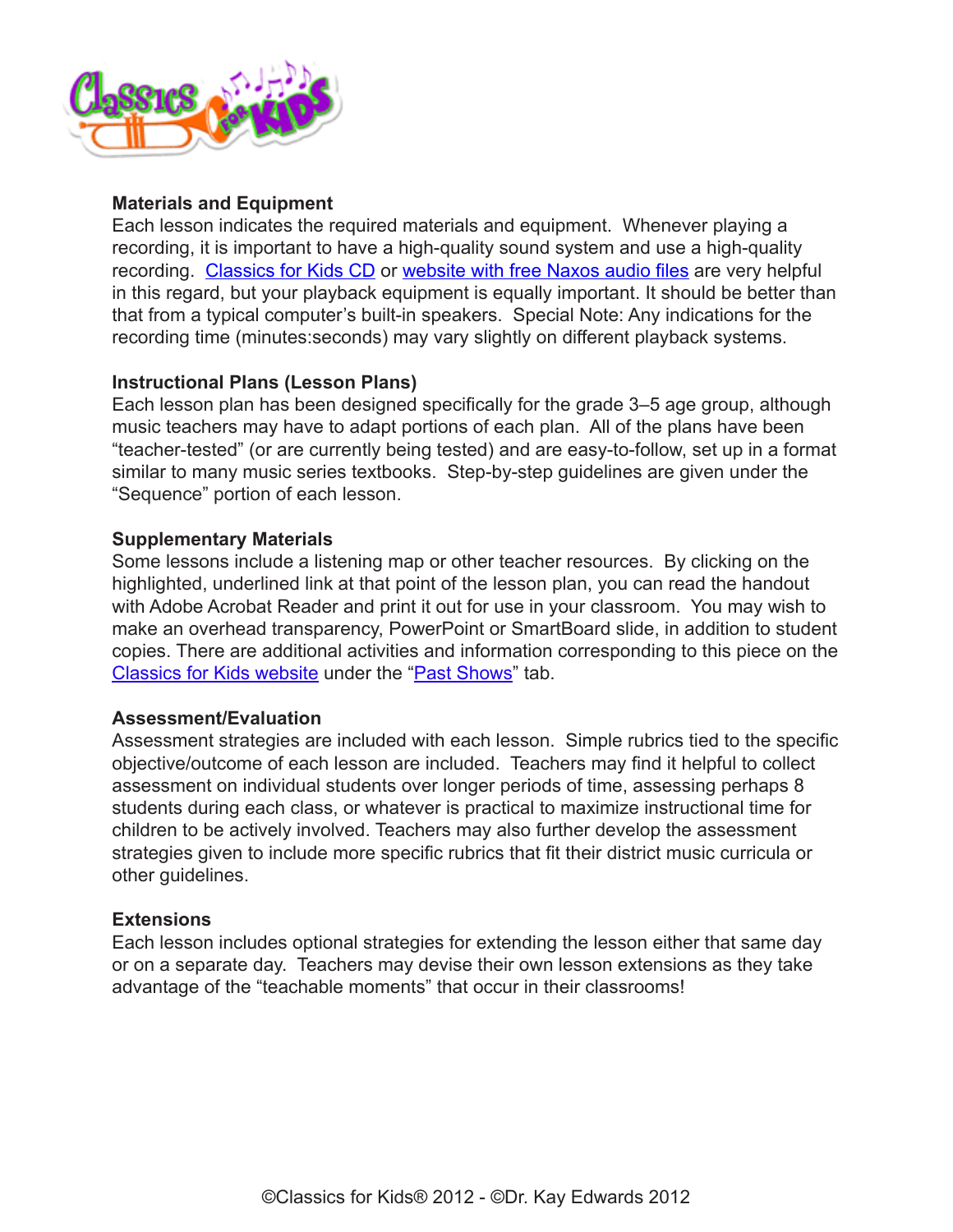<span id="page-3-0"></span>

RHYTHM (Steady Beat); FORM (Phrase) MOVING; LISTENING Grades 3-5

# **Lesson #1: Square Dance Time! National Core Music Standard – Artistic Process #1: Creating** Anchor Standard – Imagine Objectives:

- Lesson 2
- Lesson 3

Anchor Standard - Plan and Make Objectives:

- Lesson 2
- Lesson 3

Anchor Standard - Evaluate and Refine Anchor Standard - Present

#### **National Core Music Standard – Artistic Process #2: Performing**

Anchor Standard – Select Anchor Standard – Analyze Objectives:

- Lesson 1
- Lesson 2
- Lesson 3

Anchor Standard – Interpret Anchor Standard - Rehearse, Evaluate, and Refine Objectives:

- Lesson 1
- Lesson 2
- Lesson 3

Anchor Standard – Present Objectives:

- Lesson 1
- Lesson 2
- Lesson 3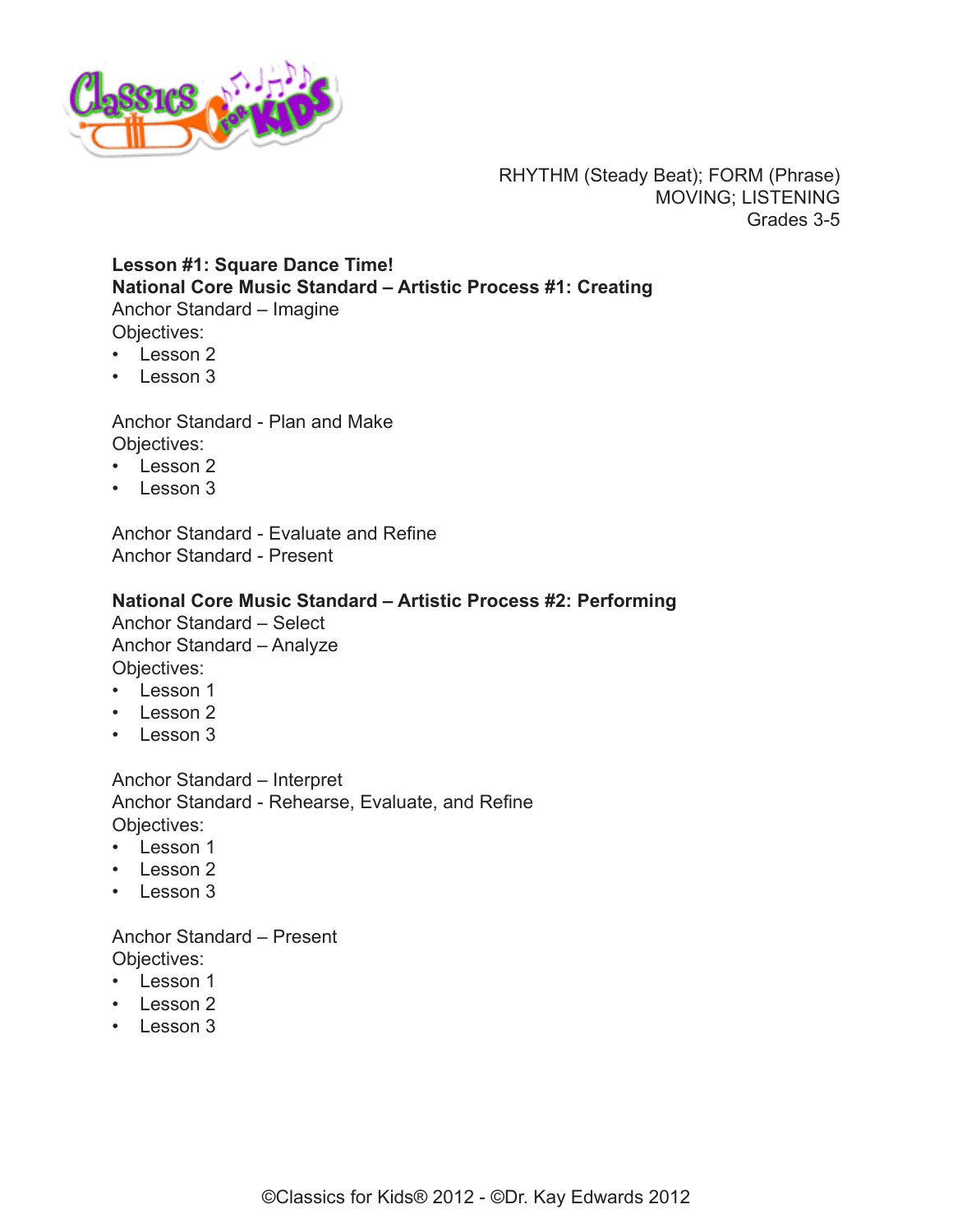

# **National Core Music Standard – Artistic Process #3: Responding**

Anchor Standard – Select Anchor Standard – Analyze Objectives:

 $\cdot$  Lesson 2

Anchor Standard – Interpret Anchor Standard – Evaluate

# **National Core Music Standard – Artistic Process #4: Connecting**

Anchor Standard - Connect #10 Anchor Standard - Connect #11 Objectives:

• Lesson 1

# **Ohio 2012 Standards:**

(Progress Points)• Listen to and perform a wide variety of music from multiple cultures focusing on the historical and cultural significance of the works.

• Relate historical information from the study of music to other art forms and disciplines outside the arts.

• Develop criteria to evaluate solo and group performances of music.

#### **Critical Thinking Skills (measurable verbs):**

relate/tell; describe/restate; demonstrate/practice; compare; combine; assess/rate/ evaluate

#### **Conceptual Learning:**

Music can depict a dance in the American West. We can perform square dance movements to the beat and form of the music.

#### **Objectives/Outcomes:**

Students will listen and describe music. Students will perform square dance movements to the steady beat and form of the music. Students will evaluate their group performance.

#### **Materials:**

- [Recording of "Hoedown" from](http://www.classicsforkids.com/music/hearthemusic.php?id=1) *Rodeo*, by Aaron Copland
- Large space for movement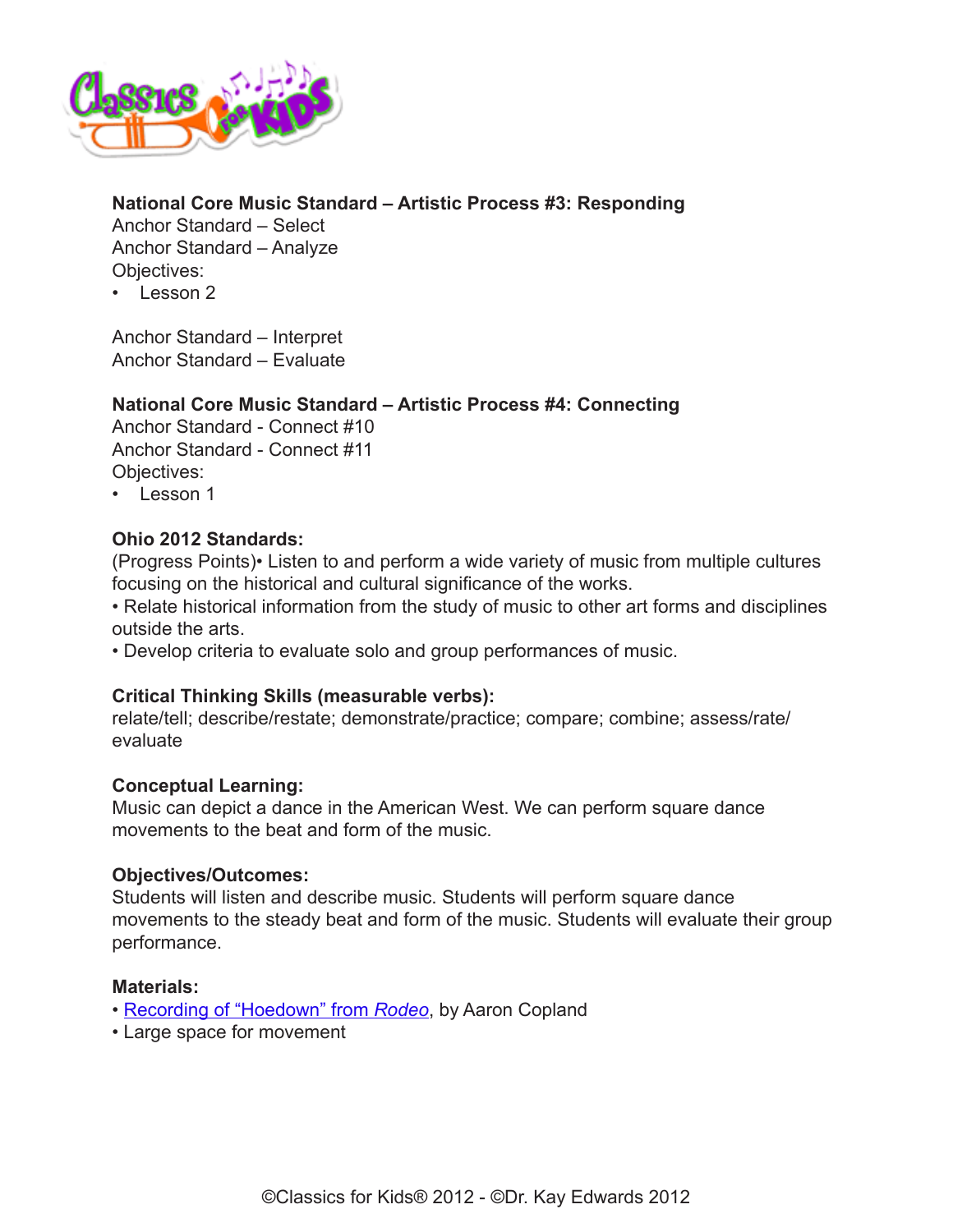

#### **Sequence:**

1. Ask students to keep the beat of the music with one finger in the palm of the other hand as you play a brief excerpt of the recording beginning at 0:37. See if students are demonstrating the steady beat accurately, at about M.M.=112. Stop the recording. 2. Ask the class what they think the music is depicting. "What do you think the music is about?" Allow students to share answers. If one of them mentions country music, the Old West, or square dancing, probe further to ask how the student arrived at that answer (sounded like fiddle music, etc.). "Does the music sound 'American,' or do you think it is from or about another country?"

3. Tell the class that, indeed, the music was written by an American composer and is about a hoedown in the American West ("Does anyone know what a hoedown is?"), and that the hoedown was part of a larger event called a rodeo. Share that a hoedown is a barn dance and a rodeo is a competition (that includes bull riding, among other things). Ask the class for a show of hands, "Who has ever square danced before? Who has ever seen square dancing before?" Tell them that today we'll get to learn some basic square dance 'moves.' It is helpful to review any classroom rules and expectations regarding movement activities.

4. After demonstrating the following dance movements with a partner in front of the class, have students practice the movements. Although standard square dance formation is with 8 people per "square" (4 couples or pairs arranged like the points in a plus sign, +), the following movements could be done in one large circle if preferred. Standard practice is with boy-girl partners; see if you can 'sell' this to the students as a grown-up, authentic way of doing the dance. If desired, show a clip of square dancing from YouTube beforehand, pointing out the various movements.

(a) "join hands and circle right" – students all join hands and, facing right, walk or skip for 8 beats.

(b) "join hands and circle left" – repeat the above process, walking or skipping while facing left for 8 beats.

(c) "swing your Partner" – after dropping hands, students stand facing their partner, join right elbows and swing gently, walking or skipping to the beat for 8 beats total.

(d) "swing your Corner" – after determining that their Corner is the other person they are standing next to, on the other side, students join right elbows and swing gently, walking or skipping to the 8 beats.

(e) "do-si-do your Partner" – facing their partner with arms folded on top of each other at shoulder height, partners pass one another walking or skipping forward (passing right shoulders), step to the right, and walk or skip backwards (passing left shoulders) to their original places. Use 8 beats total.

(f) "do-si-do your Corner" – students repeat the process with their Corners for 8 beats. (g) "gents to the center in a right-hand star" – all the boys (or, every odd-numbered person) moves to the center of the circle, holding their right hands up to form a "star," and walking around the inside circle for 8 beats.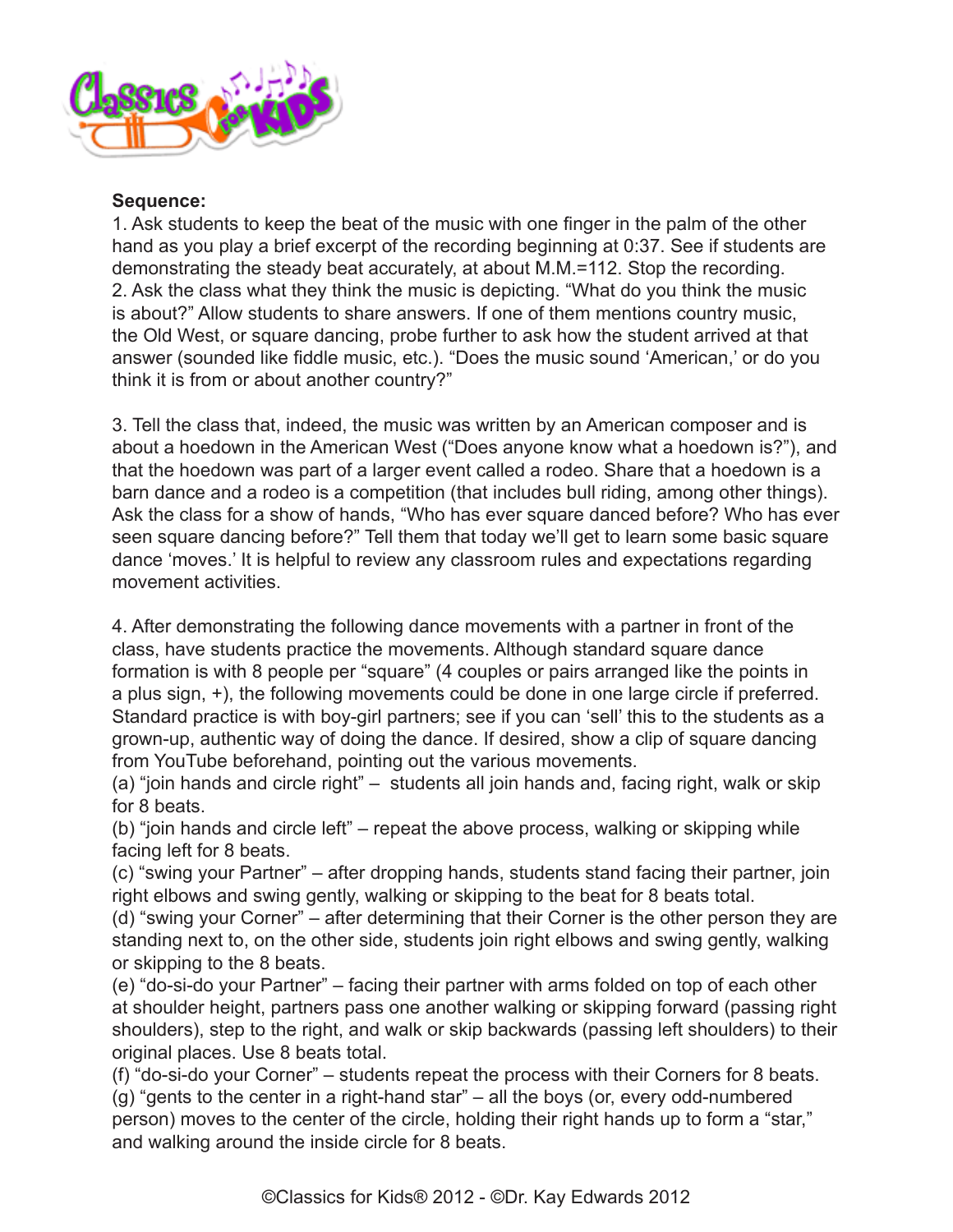<span id="page-6-0"></span>

(h) "gents to the center in a left-hand star" – repeat above process using left hands. (i) "ladies to the center in a right-hand star" – all the girls (or, every even-numbered person) moves to the center of the circle, holding their right hands up to form a "star," and walking around the inside circle for 8 beats.

(j) "ladies to the center in a left-hand star" – repeat above process using left hands.

5. After practicing, begin the recording; using the music from 0:37–1:54, "call" the square dance movements for every 8 or 16 beats as desired, fitting the form of the music in terms of phrases. Older students can do all of the movements whereas you may want to limit the different movements for younger students or less experienced classes. If needed, you can always add "clap in place" as a 'break' from the square dance movements.

6. Video record the dance and play back the video for the class. Ask them to evaluate their performance in terms of specific criteria such as the fluency of movements to the beat, or other criteria they identify.

#### **Closure/Questions:**

1. "What was this music about?" (a hoedown, a barn dance, which was part of a rodeo competition set in the American West)

2. Share that the music was written by a famous American composer named Aaron Copland, and that it is ballet music about a rodeo, but that in this case the name of the ballet is called "ro-DAY-o" instead of "RO-dee-o." This movement is entitled "Hoedown." 3. "What kind of dancing would typically be done at a hoedown?" (square dancing) 4. "What were some of the square dance movements we learned today?" (various answers)

5. "No matter which dance movements we were doing, what part of music were we following all the time?" (the beat) "The beats were organized in groups of what number, with the movements we performed?"  $(8 - or 16)$  if the teacher chose that instead)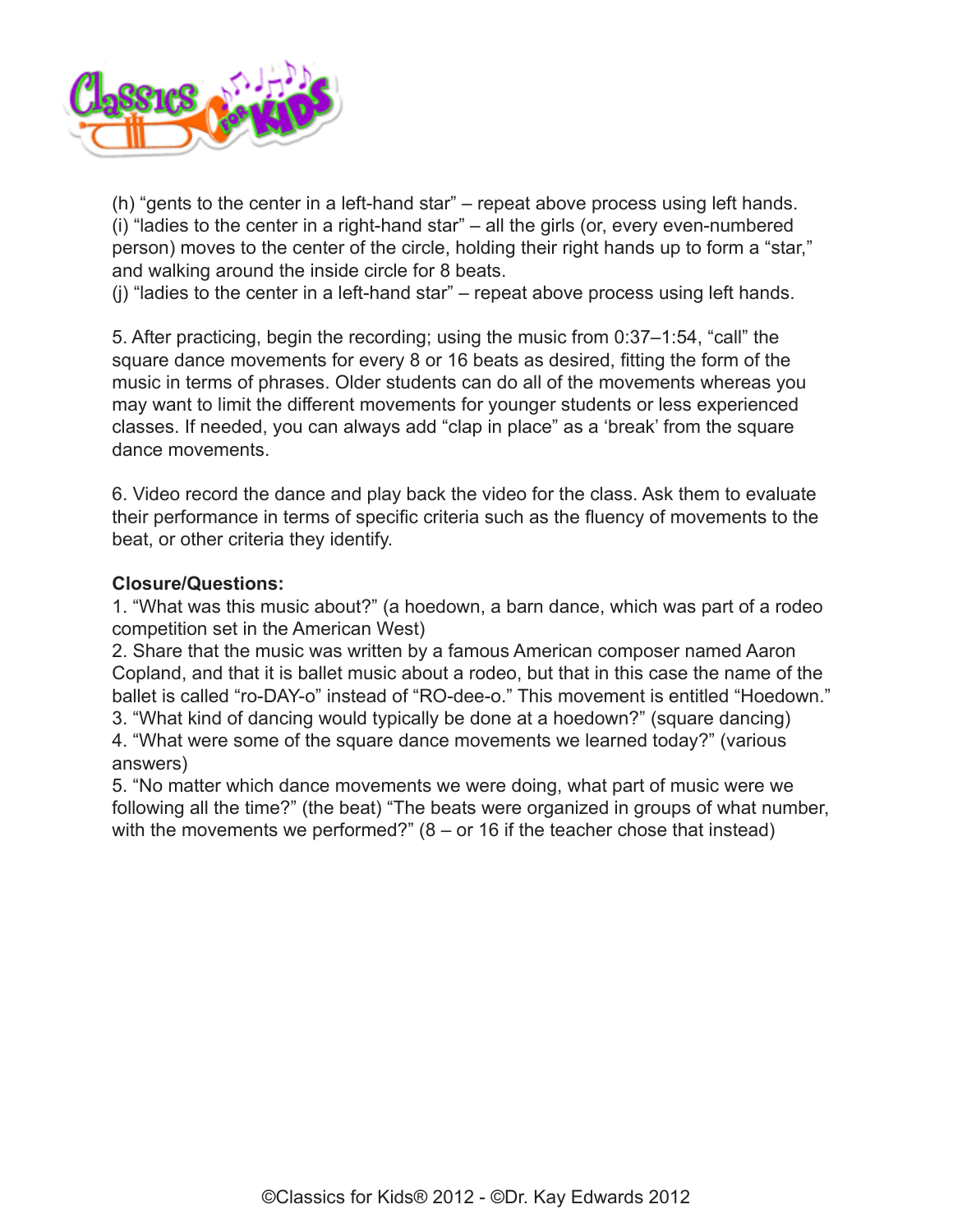

# **Assessment:**

Watch for participation, physical coordination, and ability to keep the steady beat...

- ….All of the Time
- ….Most of the Time
- ….Only some of the Time
- ….Not yet

Use students' assessment of themselves as a class.

# **Extensions:**

- Have student "callers" of the square dance movements; they can 'mix it up.'
- Learn a Play-Party dance such as the Virginia Reel.

• Listen to other music by Aaron Copland that depicts the American West, such as The Red Pony or Billy the Kid.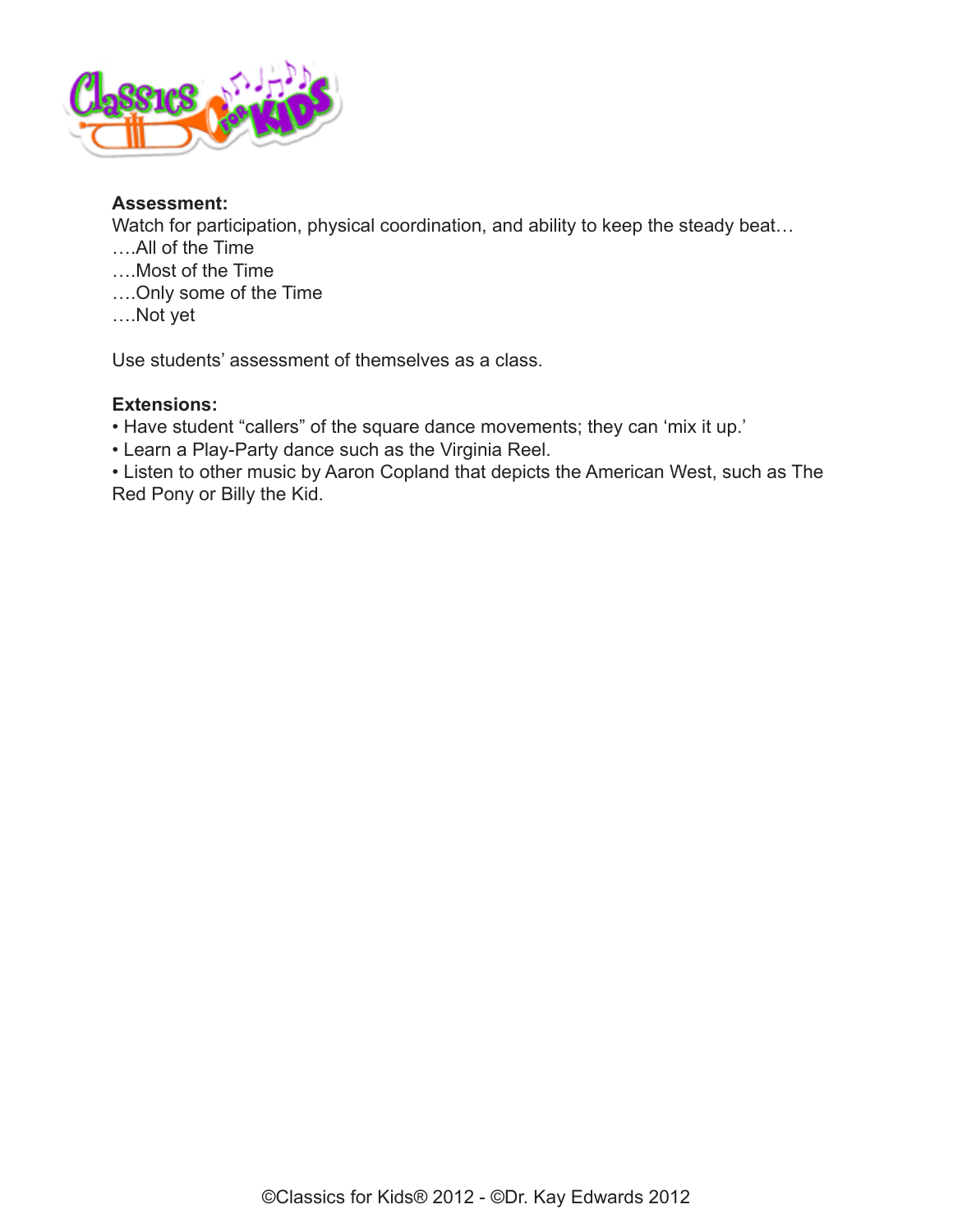

MELODY; HARMONY CREATING; LISTENING; SINGING; PLAYING Grades 3-5

# **Lesson #2: Recorder Time! National Core Music Standard – Artistic Process #1: Creating**

Anchor Standard – Imagine Objectives:

- MU:Cr1.1.3a Improvise rhythmic and melodic ideas, and describe connection to specific purpose and context (such as personal and social)
- MU:Cr1.1.4a Improvise rhythmic, melodic, and harmonic ideas, and explain connection to specific purpose and context (such as social and cultural).
- MU:Cr1.1.5a Improvise rhythmic, melodic, and harmonic ideas, and explain connection to specific purpose and context (such as social, cultural, and historical)
- MU:Cr1.1.3b Generate musical ideas (such as rhythms and melodies) within a given tonality and/or meter.
- MU:Cr1.1.4b Generate musical ideas (such as rhythms, melodies, and simple accompaniment patterns) within related tonalities (such as major and minor) and meters.
- MU:Cr1.1.5b Generate musical ideas (such as rhythms, melodies, and accompaniment patterns) within specific related tonalities, meters, and simple chord changes.

Anchor Standard - Plan and Make Objectives:

- MU:Cr2.1.3b Use standard and/or iconic notation and/or recording technology to document personal rhythmic and melodic musical ideas.
- MU:Cr2.1.4b Use standard and/or iconic notation and/or recording technology to document personal rhythmic, melodic, and simple harmonic musical ideas.
- MU:Cr2.1.5b Use standard and/or iconic notation and/or recording technology to document personal rhythmic, melodic, and two-chord harmonic musical ideas.

Anchor Standard - Evaluate and Refine Anchor Standard - Present

# **National Core Music Standard – Artistic Process #2: Performing**

 Anchor Standard – Select Anchor Standard – Analyze Objectives:

- MU:Pr4.2.3b When analyzing selected music, read and perform rhythmic patterns and melodic phrases using iconic and standard notation.
- MU:Pr4.2.4b When analyzing selected music, read and perform using iconic and/or standard notation.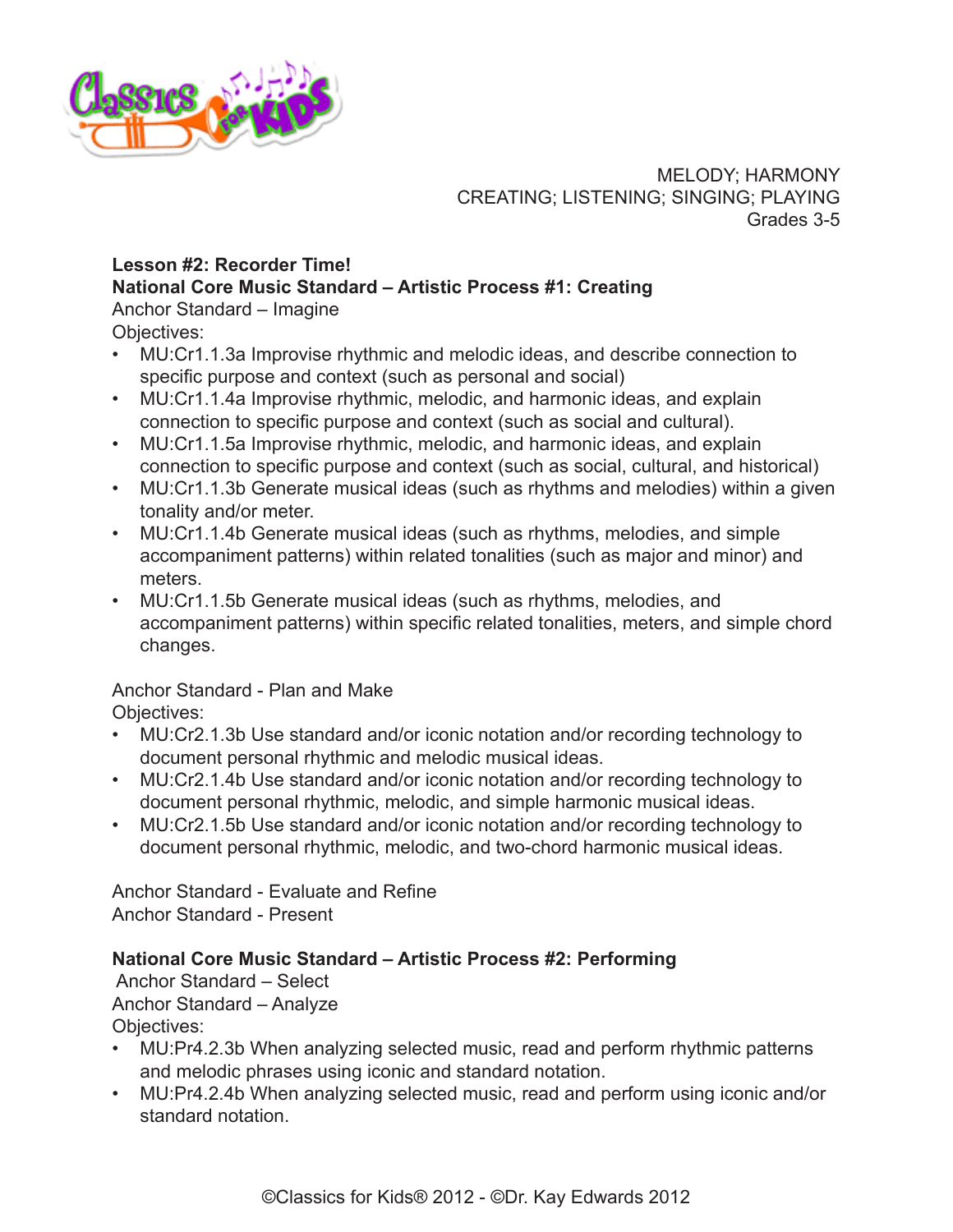<span id="page-9-0"></span>

• MU:Pr4.2.5b When analyzing selected music, read and perform using standard notation.

# Anchor Standard – Interpret

Anchor Standard - Rehearse, Evaluate, and Refine Objectives:

- MU:Pr5.1.3a Apply teacherprovided and collaboratively developed criteria and feedback to evaluate the accuracy of ensemble performances.
- MU:Pr5.1.4a Apply teacher-provided and collaboratively developed criteria and feedback to evaluate accuracy and expressiveness of ensemble and personal performances.
- MU:Pr5.1.5a Apply teacher-provided and established criteria and feedback to evaluate the accuracy and expressiveness of ensemble and personal performances.
- MU:Pr5.1.3b Rehearse to refine technical accuracy, expressive qualities, and identified performance challenges.
- MU:Pr5.1.4b Rehearse to refine technical accuracy and expressive qualities, and address performance challenges.
- MU:Pr5.1.5b Rehearse to refine technical accuracy and expressive qualities to address challenges, and show improvement over time.

# Anchor Standard – Present

Objectives:

- MU:Pr6.1.3a Perform music with expression and technical accuracy.
- MU:Pr6.1.4a Perform music, alone or with others, with expression and technical accuracy, and appropriate interpretation.
- MU:Pr6.1.5a Perform music, alone or with others, with expression, technical accuracy, and appropriate interpretation.

# **National Core Music Standard – Artistic Process #3: Responding**

Anchor Standard – Select Anchor Standard – Analyze Objectives:

- MU:Re7.2.3a Demonstrate and describe how a response to music can be informed by the structure, the use of the elements of music, and context (such as personal and social)
- MU:Re7.2.4a Demonstrate and explain how responses to music are informed by the structure, the use of the elements of music, and context (such as social and cultural).
- MU:Re7.2.5a Demonstrate and explain, citing evidence, how responses to music are informed by the structure, the use of the elements of music, and context (such as social, cultural, and historical).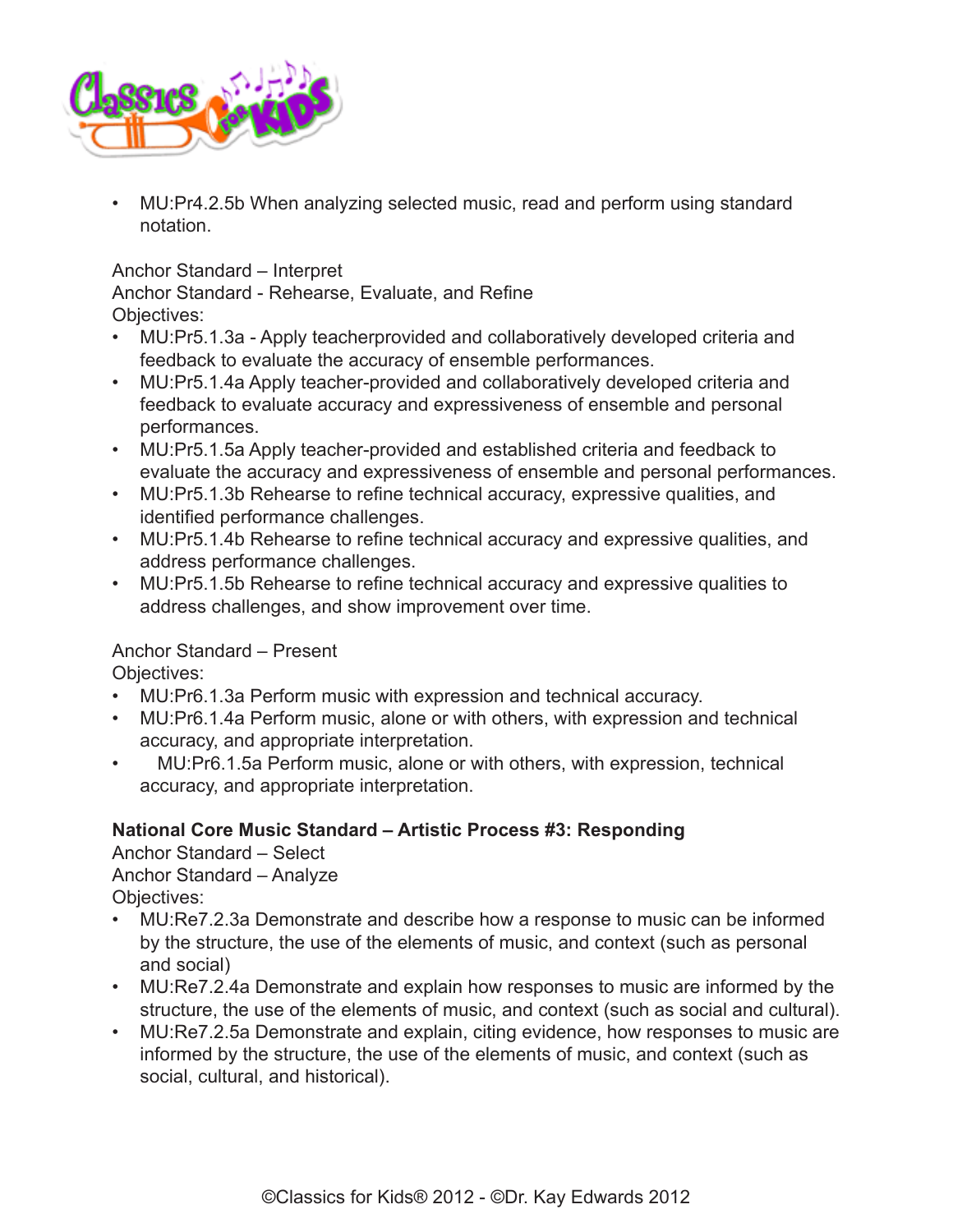

Anchor Standard – Interpret Anchor Standard – Evaluate

# **National Core Music Standard – Artistic Process #4: Connecting**

Anchor Standard - Connect #10 Anchor Standard - Connect #11

#### **Ohio 2012 Standards: (Progress Points):**

• Sing and play instruments, focusing on how musical elements…create meaning • Listen to and perform a wide variety of music from multiple cultures focusing on the historical and cultural significance of the works.

• Develop criteria to evaluate solo and group performances of music.

#### **Critical Thinking Skills (measurable verbs):**

relate/tell; describe/restate; demonstrate/practice; compare; combine; assess/rate/ evaluate

#### **Conceptual Learning:**

Music can have harmony based on one or more chords. We can create a recorder part based on the notes of just one chord.

#### **Objectives/Outcomes:**

Students will listen, analyze, and describe music. Students will first improvise, then compose an ostinato part for the recorder using the notes of the D Major chord (d–f#–a).

#### **Materials:**

- [Recording of "Hoedown" from](http://www.classicsforkids.com/music/hearthemusic.php?id=1) *Rodeo*, by Aaron Copland
- [Recorder fingering chart for low D, F#, A, and high D](http://www.classicsforkids.com/downloads/copland/Recorder_Fingerings_D_Major_Hoedown.pdf)
- [Staff paper for Recorder Part to "Hoedown"](http://www.classicsforkids.com/downloads/copland/Staff_Paper_&_Rhythm_Bank_Hoedown.pdf)

#### **Sequence:**

1. Ask students to listen to the recording as you play along with in on piano or an Orff mallet instrument. Whenever they think what you are playing absolutely does not "go with" the recording – when what you are playing clashes too much and doesn't sound good – to raise their hand. If what you are playing sounds OK and "goes with" the recording, then they should keep their hand down.

2. Begin the recording at 0:36 and play the D Major chord on a piano along with the recording. If desired, play individual notes of the chord (d–f#–a) instead of all three tones simultaneously. [Note to teacher: The entire A Section is in D Major. When you get to the B Section, at 1:33 on the recording, the D Major chord will no longer "fit" because the chord changes to G Major.] Guide students to discover that the notes of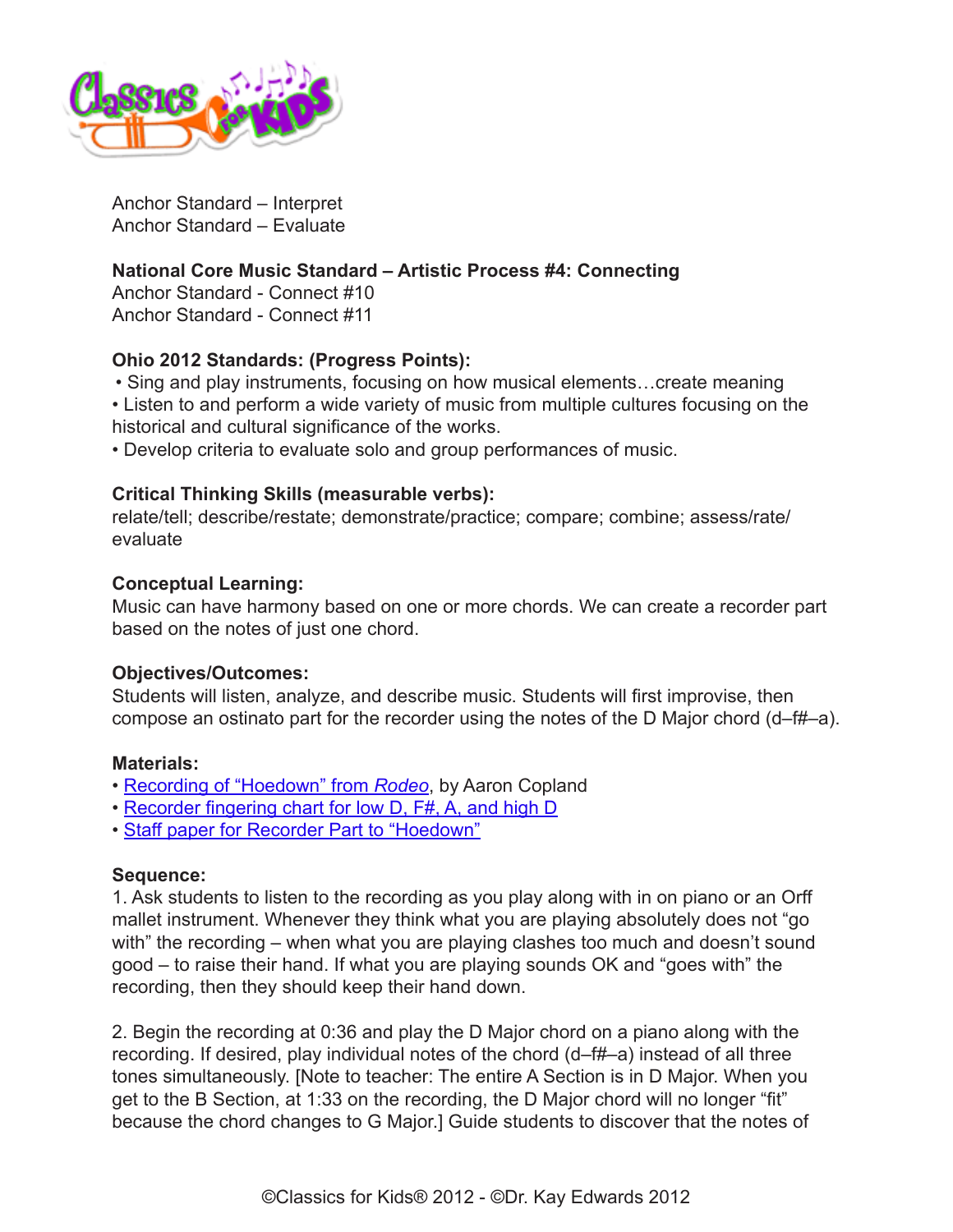

the D Major chord "fit" with the music from 0:37–1:33, the entire duration of Section A.

3. Explain that a chord is a group of notes that are played together, and that chords provide the harmony of the music, where more than one note is sounding at the same time. Have the class sing each note of the chord separately, then divide the class into groups that each sing different chord tones together in harmony. Tell the class that they will get to first improvise, then compose a recorder part to accompany or harmonize with the A Section of this piece, called "Hoedown," by American composer Aaron Copland.

4. Review or learn the fingerings for the notes of the D Major chord using the Recorder fingering chart for low D,  $F#$ , A, and high D. The teacher may choose one, two, three, or all four of these notes to teach the class as appropriate and desired.

5. After practicing the individual notes, allow students to improvise rhythmically or melodically (or both), using two, three, or all four of these notes as you play a steady beat on a hand drum, or using the D Major chord on the piano. If it is helpful, you can point to a note name/fingering or an easy rhythm to use. Point out the difference between composing (writing down the choices, so that the music can be performed the same way each time) and improvising (not writing down the choices, so that the music is performed somewhat differently each time).

6. Display the **Staff paper for Recorder Part to "Hoedown"** as a visual for the entire class to see (you may wish to project the page from your computer). The teacher can choose for the class to use the following rhythms as appropriate from the Rhythm Bank, written on the lower part of the visual: two half notes; four quarter notes; a half note and two quarter notes; two quarter notes and a half note; two quarter notes, a quarter rest, and a quarter note, etc. Encourage repetition and staying on the same note for one or more measures to ensure success and ease of playing.

7. Call on individual students to choose note names and rhythm (one student each) for each measure and write on the visual.

8. Practice singing and then playing the class-composed Recorder Part. Make changes or adjustments as needed for ease of playing.

9. Have the class play the Recorder Part softly while listening to the recording. (If their playing is too loud, have smaller groups play each line, taking turns.) Record their playing and play it back, allowing the class to make revisions, identify specific criteria such as accuracy or tone quality, and to evaluate their performance.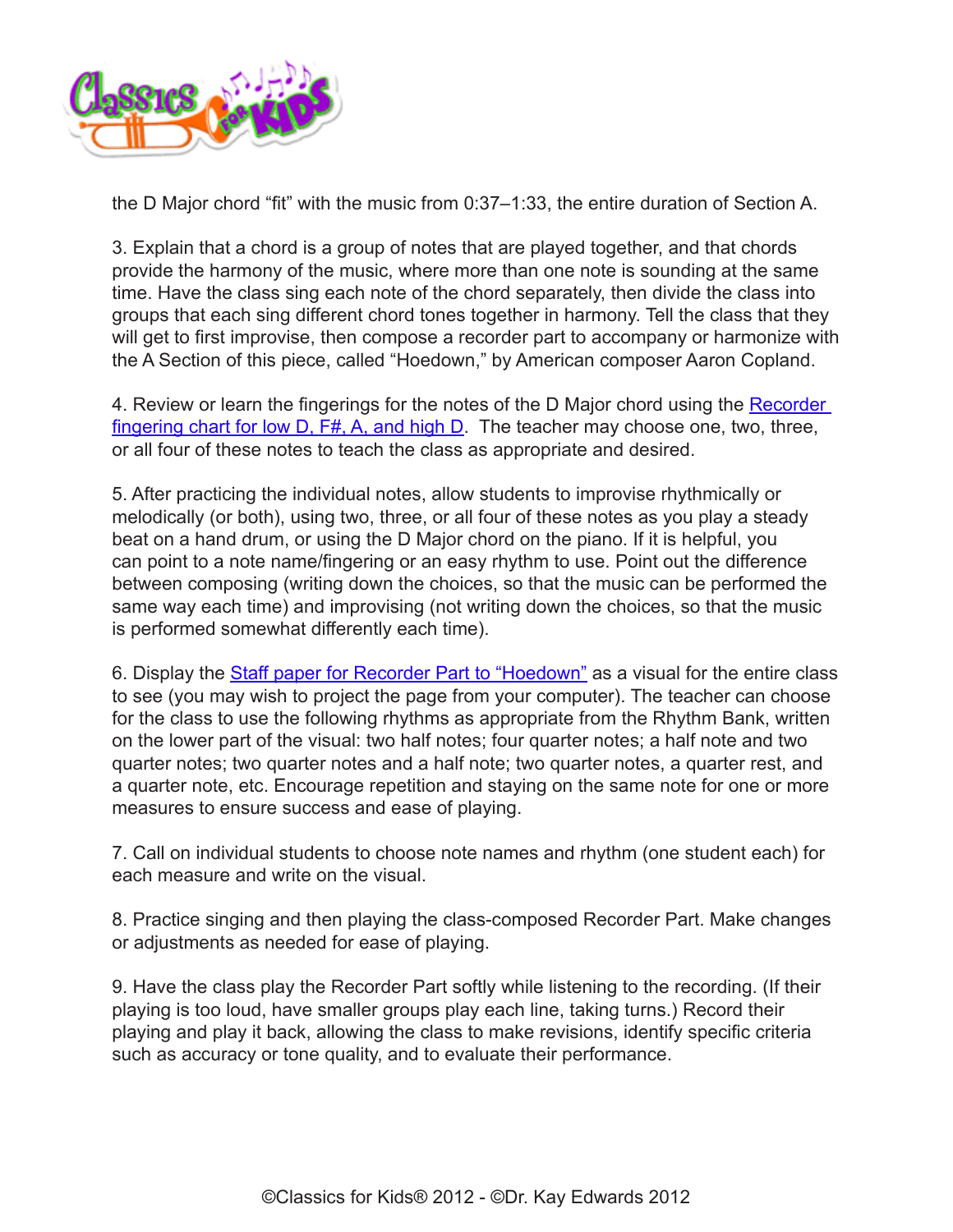

# **Closure/Questions:**

1. "What note names did we learn today?"

2. "How do you finger the note ?" (use Assessment below to record responses)

3. "Why did all of these notes 'go with' the music? Why didn't they 'clash' with it?" (because that section of the music was based upon the D Major chord)

4. "What is a chord?" (a group of notes played together) "What is 'harmony' of music?" (more than one note happening at the same time)

5. "What is the difference between improvising and composing?" (the first is not written down; the second is)

# **Assessment:**

Tone

• Assess the playing skill of each student over time, during this lesson and other recorder-based lessons, using the following rubric:

Accurate 85–100% Accurate 70–85% Accurate <70% Fingering Rhythm **Tonguing** 

• Use students' assessment of their class' performance, or a self-assessment of their own playing based upon these criteria or others they identify.

• Note students' willingness to contribute ideas and to try out multiple ideas.

# **Extension:**

Have small groups of 3–5 students compose their own Recorder Part using the same notes and Rhythm Bank, or, have students each write their own individual Recorder Part.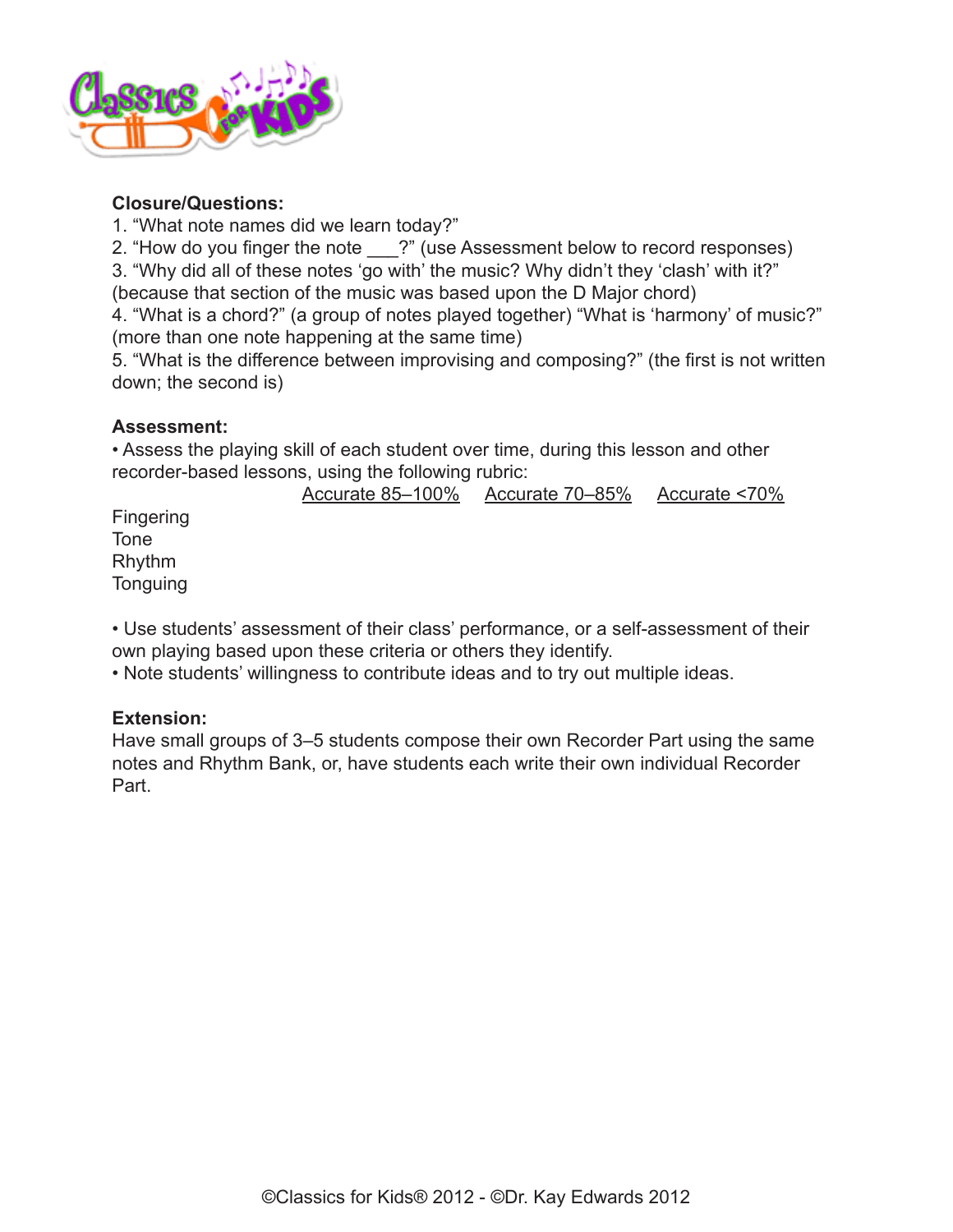

RHYTHM (Sixteenths); TONE COLOR PLAYING; LISTENING Grades 3-5

# **Lesson #3: Sixteenth-Note Time!**

**National Core Music Standard – Artistic Process #1: Creating**

Anchor Standard – Imagine Objectives:

- MU:Cr1.1.3b Generate musical ideas (such as rhythms and melodies) within a given tonality and/or meter. (extension)
- MU:Cr1.1.4b Generate musical ideas (such as rhythms, melodies, and simple accompaniment patterns) within related tonalities (such as major and minor) and meters. (extension)
- MU:Cr1.1.5b Generate musical ideas (such as rhythms, melodies, and accompaniment patterns) within specific related tonalities, meters, and simple chord changes. (extension)

Anchor Standard - Plan and Make Objectives:

- MU:Cr2.1.3b Use standard and/or iconic notation and/or recording technology to document personal rhythmic and melodic musical ideas. (extension)
- MU:Cr2.1.4b Use standard and/or iconic notation and/or recording technology to document personal rhythmic, melodic, and simple harmonic musical ideas. (extension)
- MU:Cr2.1.5b Use standard and/or iconic notation and/or recording technology to document personal rhythmic, melodic, and two-chord harmonic musical ideas. (extension)

Anchor Standard - Evaluate and Refine Anchor Standard - Present

# **National Core Music Standard – Artistic Process #2: Performing**

Anchor Standard – Select Anchor Standard – Analyze Objectives:

- MU:Pr4.2.3a Demonstrate understanding of the structure in music selected for performance.
- MU:Pr4.2.4a Demonstrate understanding of the structure and the elements of music (such as rhythm, pitch, and form) in music selected for performance.
- MU:Pr4.2.5a Demonstrate understanding of the structure and the elements of music (such as rhythm, pitch, form, and harmony) in music selected for performance.
- MU:Pr4.2.3b When analyzing selected music, read and perform rhythmic patterns and melodic phrases using iconic and standard notation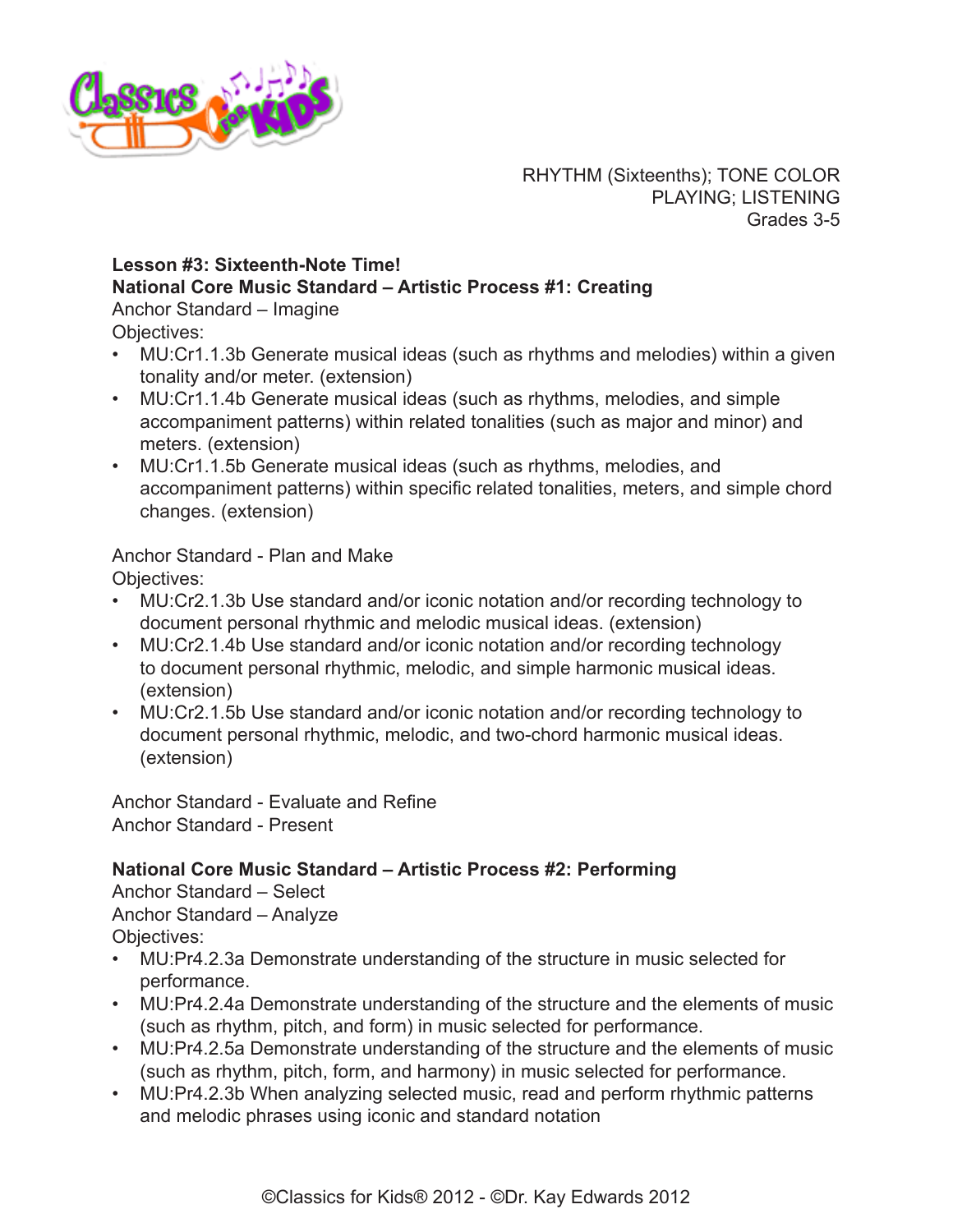

- MU:Pr4.2.4b When analyzing selected music, read and perform using iconic and/or standard notation.
- MU:Pr4.2.5b When analyzing selected music, read and perform using standard notation.

#### Anchor Standard – Interpret

Anchor Standard - Rehearse, Evaluate, and Refine Objectives:

- MU:Pr5.1.3a Apply teacherprovided and collaboratively developed criteria and feedback to evaluate accuracy of ensemble performances.
- MU:Pr5.1.4a Apply teacher-provided and collaboratively developed criteria and feedback to evaluate accuracy and expressiveness of ensemble and personal performances.
- MU:Pr5.1.5a Apply teacher-provided and established criteria and feedback to evaluate the accuracy and expressiveness of ensemble and personal performances.

# Anchor Standard – Present

Objectives:

- MU:Pr6.1.3a Perform music with expression and technical accuracy.
- MU:Pr6.1.4a Perform music, alone or with others, with expression and technical accuracy, and appropriate interpretation. MU:Pr6.1.5a Perform music, alone or with others, with expression, technical accuracy, and appropriate interpretation.
- MU:Pr6.1.5a Perform music, alone or with others, with expression, technical accuracy, and appropriate interpretation.

# **National Core Music Standard – Artistic Process #3: Responding**

Anchor Standard – Select Anchor Standard – Analyze Anchor Standard – Interpret Anchor Standard – Evaluate

# **National Core Music Standard – Artistic Process #4: Connecting**

Anchor Standard - Connect #10 Anchor Standard - Connect #11

# **Ohio 2012 Standards (Progress Points):**

- [Sing and] play instruments, focusing on how musical elements…create meaning.
- Listen to and perform a wide variety of music from multiple cultures focusing on the historical and cultural significance of the works.
- Identify and classify [voices], musical instruments, [roles and careers of musicians].
- Develop criteria to evaluate solo and group performances of music.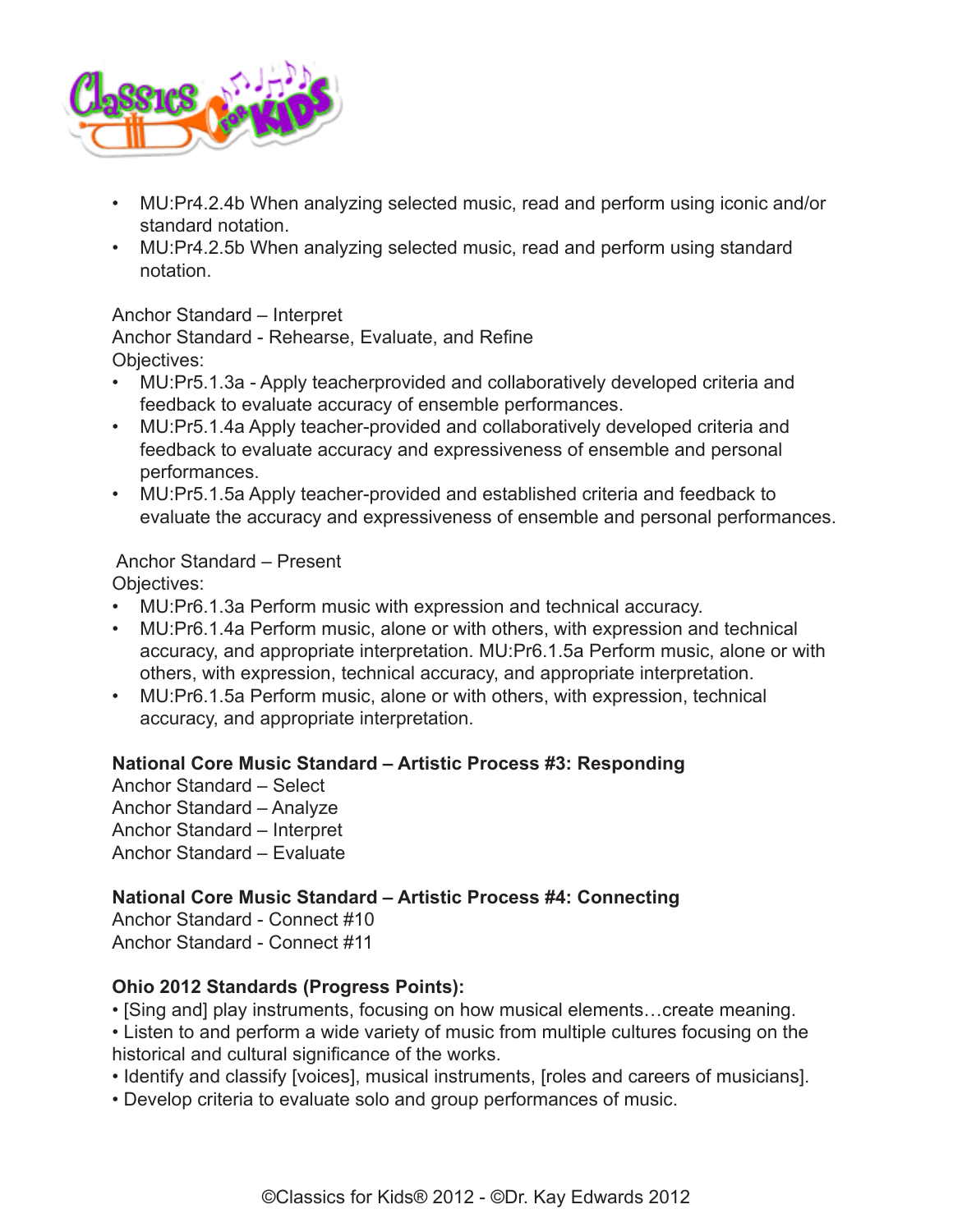

# **Critical Thinking Skills (measurable verbs):**

relate/tell; describe/identify/restate; demonstrate/practice; compare; combine; assess/ rate/evaluate

## **Conceptual Learning:**

Music can use rhythm patterns involving sixteenth notes, which can move quite fast depending on the tempo (speed) of the music.

# **Objectives/Outcomes:**

Students will count, clap, read, and play sixteenth-note patterns from the A Section of "Hoedown" by Aaron Copland. Students will evaluate their class performance.

#### **Materials:**

- [Recording of "Hoedown" from](http://www.classicsforkids.com/music/hearthemusic.php?id=1) *Rodeo*, by Aaron Copland
- [Rhythm of "Hoedown"](http://www.classicsforkids.com/downloads/copland/Rhythm_to_Hoedown.pdf) (beginning of Section A) visual
- Temple blocks and/or hand drums (or any other drums)
- [Video of "Hoedown"](http://www.youtube.com/watch?v=N0FuFfcCZiE) (Extension only)

#### **Sequence:**

1. Have student "echo clap" and/or "echo walk" various rhythm patterns that you clap for them which involve sixteenth notes (you can choose one-beat patterns directly from the [Rhythm of "Hoedown"](http://www.classicsforkids.com/teachers/lessonplans/pdfs/copland/Rhythm_to_Hoedown.pdf) (beginning of Section A) visual

2. Display the visual, [Rhythm of "Hoedown"](http://www.classicsforkids.com/downloads/copland/Rhythm_to_Hoedown.pdf)

3. Ask students to read and silently practice the rhythm with one finger in the opposite palm.

4. Review (or teach) how to count the sixteenth note rhythms. You may wish to start with a group of 4 sixteenth-notes (ti-ka-ti-ka or ti-ri-ti-ri); have students problem solve how to count the pattern of an eighth with 2 sixteenths (ti, ti-ka or ti, ti-ri) and the pattern of 2 sixteenths and one eighth (ti-ka, ti or ti-ri, ti), first covering the 'answers'.

5. Have students practice saying and clapping the entire rhythm slowly, with a steady beat that you provide on a drum. Next, have students practice saying and patting (patsching) the rhythm on their legs, alternating their hands whenever possible.

6. Transfer the pattern to temple blocks or hand drums, alternating the hands as students practiced. (Note: If using hand drums, it is helpful to have students hold the drum between their knees while sitting. Bongo, conga, or tubano drums are easier to use in this regard.) Have students take turns playing. Gradually work up to a faster tempo, around M.M.=112.